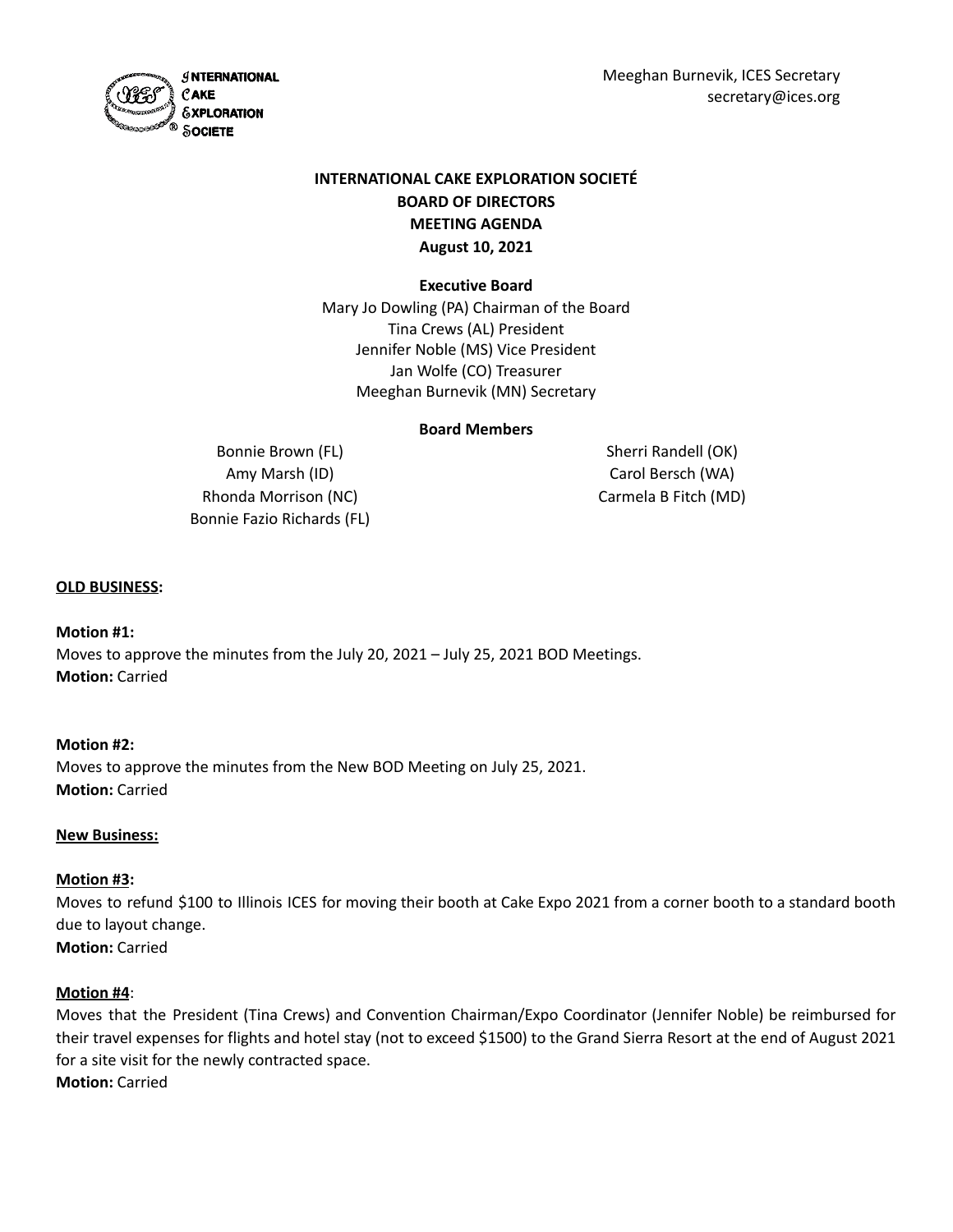# **Motion #5:**

Moves the Cake Expo Committee Managers receive complimentary registration for Cake Expo 2022 and the Cake Expo Committee Lead Volunteers to register for Cake Expo 2022 at 50% off of the Early Bird Registration Price. **Motion:** Carried

## **Motion #6:**

Moves to approve the 2022 Cake Expo Tentative Committee Schedule as of 8/2/21. **Motion:** Carried

## **Motion #7:**

Moves to approve the Exhibition Hall Floor Plan dated 8/2/21 for Cake Expo 2022. **Motion:** Carried

## **Motion #8:**

Moves to approve the Cake Expo 2022 Color Map dated 8/2/21 for location of events, offices, classes, etc. **Motion:** Carried

## **Motion #9:**

Moves to approve the Instructor Application for Cake Expo 2022 as amended. **Motion:** Carried

## **Motion #10:**

Moves to approve the Exhibitor Contract for Cake Expo 2022 as amended. **Motion:** Carried

### **Motion #11:**

Moves to liquidate and close the Florence Schreiber TD Ameritrade account and the funds transferred to the Bank of America account. **Motion:** Carried

### **Motion #12:**

Moves to approve the 2021 RFP for Tax Preparation Service. **Motion:** Carried

# **Aug 2021 Treasurers Report**

From the month of July, 2021 **Bank of America Checking Account Beginning Balance:** \$ 5,314.77 **Ending Balance:** \$ 18,535.26 **Income:** \$ 58,711.53 **Expenses:** \$ 45,491.04 **Savings Account**

> **Beginning Balance:** \$ 211,121.75 **Ending Balance:** \$ 52,105.00 **Income:** \$ 9,284.14 **Expenses:** \$ 168,300.89